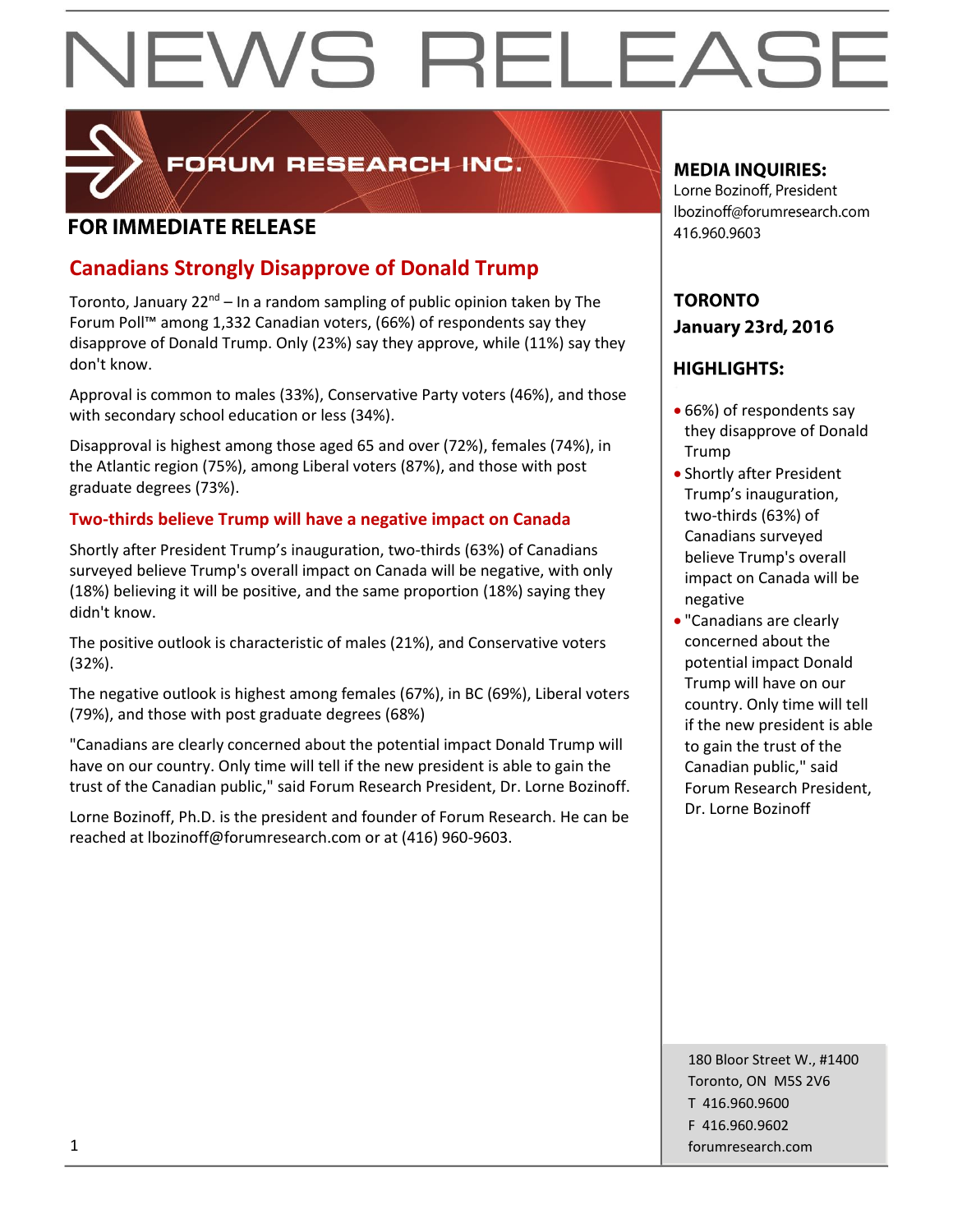# EWS RELEASE

# FORUM RESEARCH INC.

### **Methodology**

The Forum Poll™ was conducted by Forum Research with the results based on an interactive voice response telephone survey of 1332 randomly selected Canadian voters. The poll was conducted on January  $19<sup>th</sup> - 21<sup>st</sup>$ .

Results based on the total sample are considered accurate +/- 3%, 19 times out of 20. Subsample results will be less accurate. Margins of error for subsample (such as age, gender) results are available at [www.forumresearch.com/samplestim.asp](http://www.forumresearch.com/samplestim.asp)

Where appropriate, the data has been statistically weighted by age, region, and other variables to ensure that the sample reflects the actual population according to the latest Census data.

This research is not necessarily predictive of future outcomes, but rather, captures opinion at one point in time. Forum Research conducted this poll as a public service and to demonstrate our survey research capabilities. Forum houses its poll results in the Data Library of the Department of Political Science at the University of Toronto.

With offices across Canada and around the world, 100% Canadian-owned Forum Research is one of the country's leading survey research firms. This Forum Poll™and other polls may be found at Forum's poll archive at [www.forumresearch.com/polls.asp](http://www.forumresearch.com/polls.asp)

#### **MEDIA INQUIRIES:**

Lorne Bozinoff, President lbozinoff@forumresearch.com 416.960.9603

**TORONTO January 23rd, 2016** 

180 Bloor Street W., #1400 Toronto, ON M5S 2V6 T 416.960.9600 F 416.960.9602 2 forumresearch.com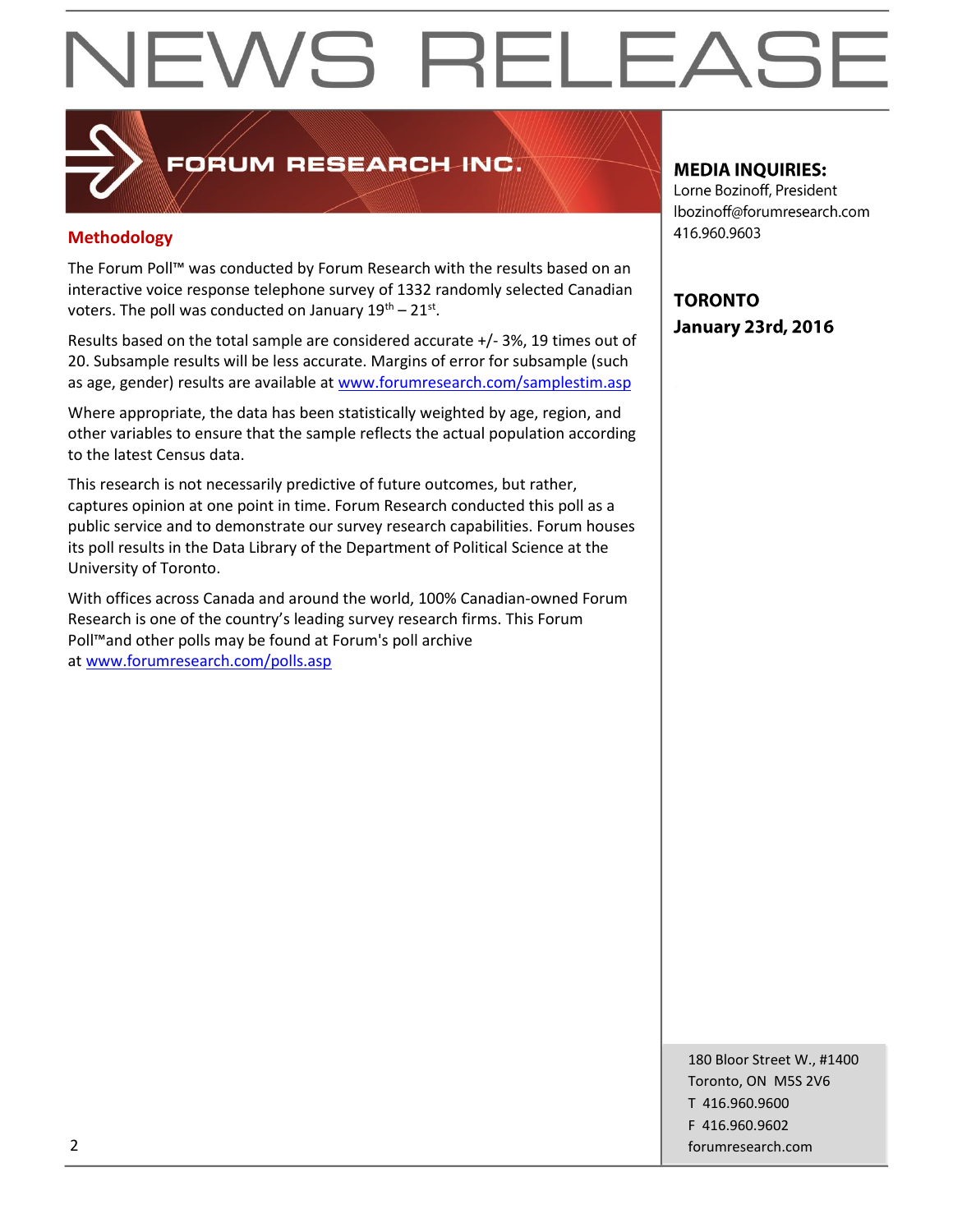# **NEWS RELEASE**



#### *Donald Trump: Approval*

*Do you approve or disapprove of Donald Trump?*

#### *[All Respondents]*

#### *Age/Gender*

| %                 | Total | 18-34 | $35 - 44$ | 45-54 | 55-64 | $65+$ | <b>Male</b> | Female |
|-------------------|-------|-------|-----------|-------|-------|-------|-------------|--------|
| Sample            | 1332  | 209   | 196       | 245   | 302   | 380   | 693         | 613    |
| Approve           | 23    | 24    | 25        | 27    | 24    |       | 33          | 15     |
| <b>Disapprove</b> | 66    | 69    | 66        | 61    | 60    |       | 58          | 74     |
| Don't know        | 11    | 8     | 9         | 12    | 16    |       |             | 12     |

#### *Income*

| %                 | <b>Total</b> | $<$ \$20 $K$ |     |     |     | \$20-\$40K \$40-\$60K \$60-\$80K \$80-\$100K | \$100-\$250K |
|-------------------|--------------|--------------|-----|-----|-----|----------------------------------------------|--------------|
| Sample            | 1332         | 139          | 209 | 222 | 168 | 146                                          | 211          |
| <b>Approve</b>    | 23           | 24           | 27  | 23  | 24  | 27                                           | 23           |
| <b>Disapprove</b> | 66           | 65           | 62  | 68  | 69  | 67                                           | 70           |
| Don't know        | 11           | 11           | 12  | 9   |     | b                                            |              |

#### *Region / Language*

| %                 | Total | Atl | Que |     | ON   Man/Sask | AB  | BC  | <b>English</b> | <b>French</b> |
|-------------------|-------|-----|-----|-----|---------------|-----|-----|----------------|---------------|
| Sample            | 1332  | 119 | 294 | 503 | 101           | 139 | 176 | 1071           | 261           |
| Approve           | 23    | 19  | 21  | 25  | 26            | 28  | 22  | 24             | 21            |
| <b>Disapprove</b> | 66    | 75  | 68  | 66  | 53            | 58  | 70  | 65             | 68            |
| Don't know        | 11    | 6   |     | q   | 20            | 14  | 8   |                | 11            |

#### *Current Federal Vote Preference*

| %                 | <b>Total</b> | <b>Cons</b> | Lib | <b>NDP</b> | Green | <b>Bloc</b> | <b>Other Parties</b> |
|-------------------|--------------|-------------|-----|------------|-------|-------------|----------------------|
| Sample            | 1332         | 434         | 479 | 168        | 89    | 51          | 50                   |
| <b>Approve</b>    | 23           | 46          |     | 15         | 22    | 24          | 26                   |
| <b>Disapprove</b> | 66           | 40          | 87  | 79         | 68    | 71          | 58                   |
| Don't know        | 11           | 14          | b   | b          |       | b           | 17                   |

#### **MEDIA INQUIRIES:**

Lorne Bozinoff, President lbozinoff@forumresearch.com 416.960.9603

### **TORONTO January 23rd, 2016**

180 Bloor Street W., #1400 Toronto, ON M5S 2V6 T 416.960.9600 F 416.960.9602 3 forumresearch.com